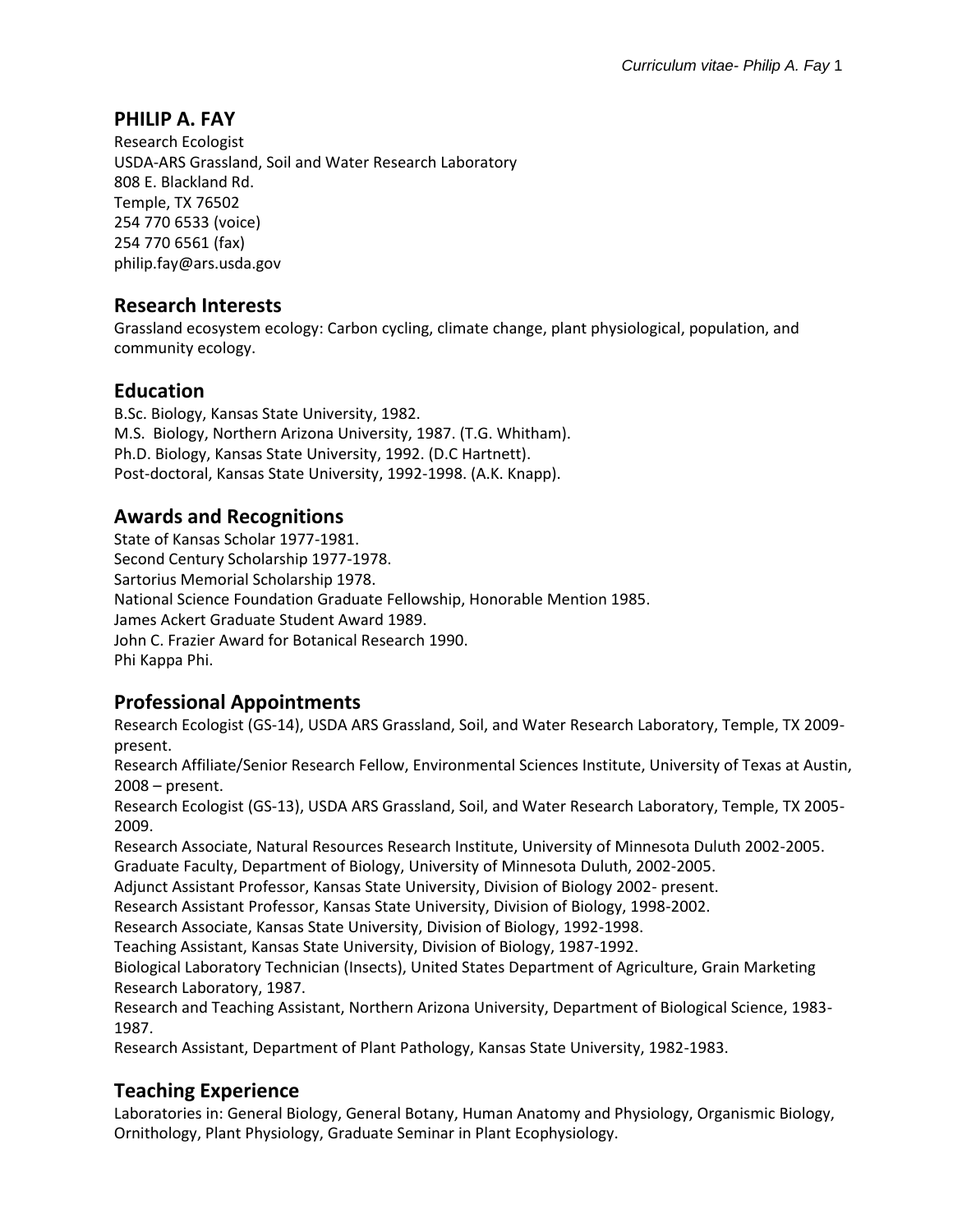# **Funding**

USDA-NIFA Enhancing Ecosystem Services from Agricultural Lands: 09/01/2010 – 08/31/2014 \$499,300. The sustainability of ecosystem services in switchgrass monocultures, improved pasture, and low inputhigh diversity grassland (Award # 2010-65615-20632) P.A. Fay, H.W. Polley, J.R. Kiniry, V.L. Jin, M.-V. V. Johnson.

National Science Foundation Plant Genome Program: 09/01/2009 – 08/31/2012 \$4,566,087. GEPR: The physiological genomics of Panicum: exploring switchgrass responses to climate change. T.E. Juenger, C. Hawkes, T.H. Keitt, P.A. Fay.

Department of Energy Program for Ecosystem Research, 09/01/04 – 08/31/07. \$57,236 (subcontract). Bridging the divide: linking genomics to ecosystem responses to climate change. M.D. Smith, J.F. Bai, J.M. Blair, P.A. Fay, K.A. Garrett, S.H. Hulbert, A.K. Knapp, J.E. Leach, S.E. Travers.

National Science Foundation 03/01/04 – 02/28/09. \$300,000. LTREB: Long-term ecosystem responses to more extreme precipitation patterns and warming. A.K. Knapp, J.M. Blair, S.L. Collins, P.A. Fay, M.D. Smith

National Science Foundation, 09/01/02 – 08/31/06. \$447,214. Climatic variability and ecosystem response: precipitation patterns, soil moisture dynamics, and productivity in tallgrass prairie. P.A. Fay.

National Institute for Global Environmental Change, 01/01/02 – 06/30/05. \$390,203. Belowground responses to multiple climate change factors: Interactive effects of warming and more extreme precipitation patterns on grassland ecosystems. J.M. Blair, A.K. Knapp, P.A. Fay.

National Science Foundation, 03/05/02 – 08/31/04. \$240,367. Collaborative Research: Effects of environmental variation on plant disease in the tallgrass prairie. K. Garrett, P.A. Fay.

National Science Foundation Long-Term Ecological Research Program, 2000. \$25,000. 2000-2001 LTER Supplement Request of IBN 96-32851: Enhancement of soil research capabilities at the Konza Prairie LTER site. P.A. Fay, A.K. Knapp, J.M. Blair.

National Institute for Global Environmental Change, 1999-2002. \$358,374. Belowground responses to manipulation of precipitation timing and amounts in a grassland ecosystem. J.M. Blair, A.K. Knapp, P.A. Fay.

United States Department of Agriculture, NRICGP, 1999-2002. \$391,846. Grassland ecosystem response to the experimental manipulation of precipitation. A.K. Knapp, J.M. Blair, P.A. Fay.

The Nature Conservancy, 1995-1997. \$20,207. Proposal to Identify Great Plains Invertebrates for the Nature Conservancy Ecosystem Research Project. P.A. Fay, V.F. Wright, H.D. Blocker, D.C. Hartnett.

Fort Riley Natural Resources Branch. 1995-1996. \$62,560. Fort Riley Process-level Carrying Capacity Research: Plant Communities, Net Primary Productivity, and Soil Nutrient Dynamics Compared on Fort Riley and an Undisturbed Benchmark Site. P.A. Fay, J.M. Blair, A.K. Knapp, P.S. Gipson.

U.S. Army Corps of Engineers, Construction Engineering Research Laboratory, 1994-1995. \$72,315 The capacity of Fort Riley, Kansas tallgrass prairie to support military training activity- preliminary analysis. P.S. Gipson, P.A. Fay, H. Abel, J.M. Blair, J.M. Briggs, J.F.Cully, P.S. Gipson, C.S. Guy, A.K. Knapp, C. Phillips.

National Science Foundation Doctoral Dissertation Improvement Award, 1990-1992. \$6,870. Influence of resource limitation on plant responses to herbivory: responses of Silphium integrifolium to gall insect attack. P.A. Fay, D.C. Hartnett.

#### **Publications**

- 1. Rico, C., J. Pittermann, H.W. Polley, M. Aspinwall, P. Fay. 2013. The effect of sub-ambient to elevated (CO2)atm on vascular function in *Helianthus annuus*: Implications for plant response to climate change. New Phytologist (Accepted 4/16/2013).
- 2. Aspinwall, M.J., D.B. Lowry, S.H. Taylor, T.E. Juenger, C.V. Hawkes, M.-V.V. Johnson, J.R. Kiniry, P.A. Fay. 2013. Productivity and leaf functional trait associations among genotypes of a dominant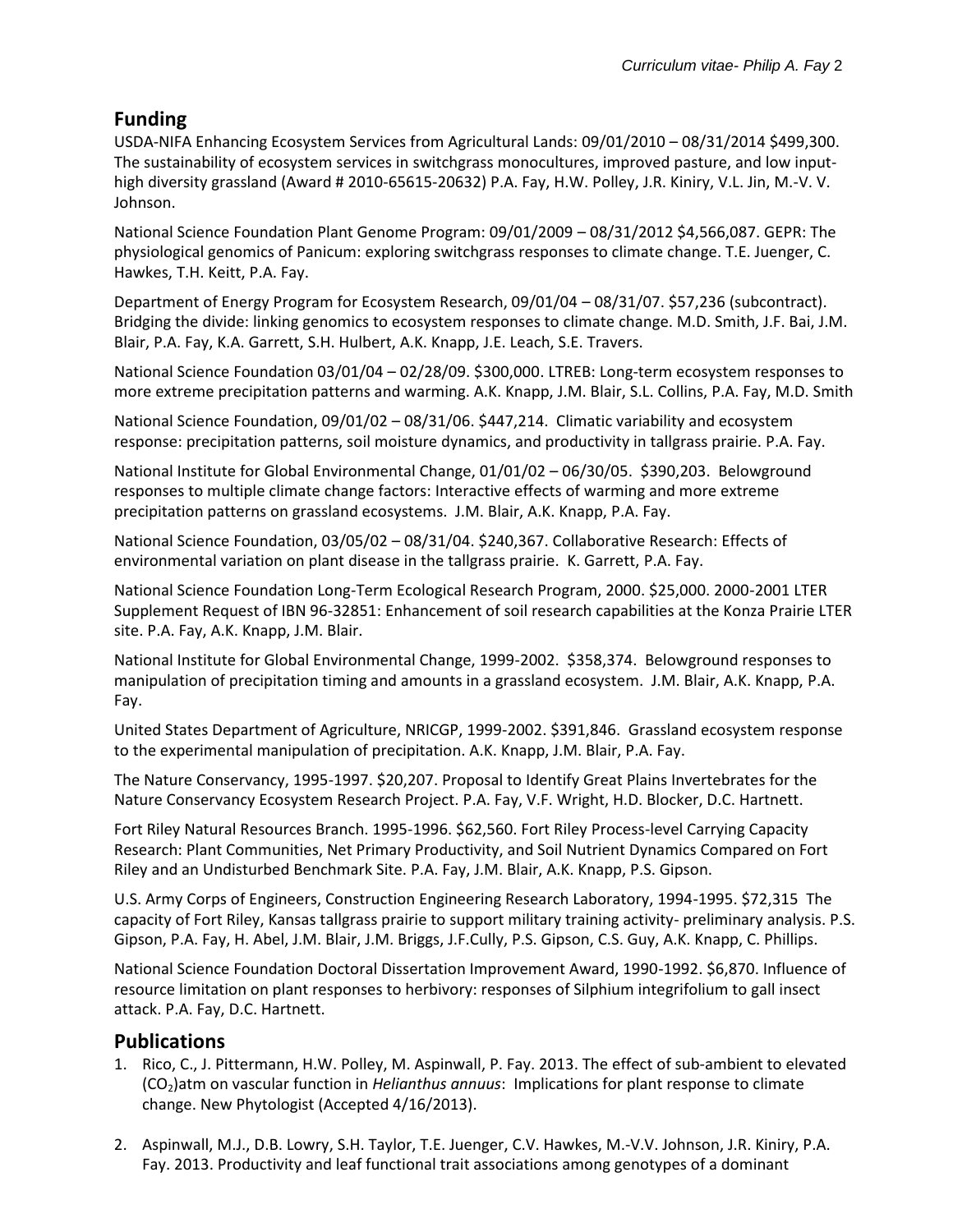polyploidy C<sub>4</sub> grass are linked to latitude of origin. New Phytologist (Accepted 4/19/2013).

- 3. Jin, V.L., R.L. Haney, P.A. Fay, H.W. Polley. 2013. Soil type and moisture regime control microbial C and N mineralization in grassland soils more than atmospheric  $CO<sub>2</sub>$ -induced changes in litter quality. Soil Biology & Biochemistry 58:172-180.
- 4. Grace, J.B., P.B. Adler, E.W. Seabloom, E.T. Borer, H. Hillebrand, Y. Hautier, A. Hector, W.S. Harpole, L.R. O'Halloran, T.M. Anderson, J.D. Bakker, C.S. Brown, Y.M. Buckley, S.L. Collins, K.L. Cottingham, M.J. Crawley, E.I. Damschen, K.F. Davies, N.M. Decrappeo, P.A. Fay, J. Firn, D.S. Gruner, N. Hagenah, V.L. Jin, K.P. Kirkman, J.M.H. Knops, K.J. La Pierre, J.G. Lambrinos, B.A. Melbourne, C.E. Mitchell, J.L. Moore, J.W. Morgan, J.L. Orrock, S.M. Prober, C.J. Stevens, P.D. Wragg, L.H. Yang. 2012. Response to Comments on "Productivity is a poor predictor of plant species" (technical comment). Science 335:1441-c.
- 5. Fay, P.A., V.L. Jin, D.A. Way, K.N. Potter, R.A. Gill, R.B. Jackson, H.W. Polley. 2012. Soil-mediated effects of subambient to increased carbon dioxide on grassland productivity. Nature Climate Change 2:742- 746.
- 6. Polley, H.W., V.L. Jin, P.A. Fay. 2012.  $CO_2$ -caused change in plant species composition rivals the shift in vegetation between mid-grass and tallgrass prairies. Global Change Biology 18:700-710.
- 7. Kiniry, J.R., L.C. Anderson, M.-V. V. Johnson, K.D. Behrman, M. Brakie, D. Burner, R.L. Cordsiemon, P.A. Fay, F.B. Britschi, J.H. Houx III, C. Hawkes, T. Juenger, J. Kaiser, T.H. Keitt, J. Lloyd-Reilley, S. Maher, R. Raper, A. Scott, A. Shadow, C. West, Y. Wu, L. Zibilske. 2012. Perennial biomass grasses and the Mason-Dixon Line: Comparative productivity across latitudes in the Southern Great Plains. BioEnergy Research DOI: 10.1007/s12155-012-9254-7.
- 8. Polley, H.W., V.L. Jin, P.A. Fay. 2012. Feedback from plant species change amplifies CO<sub>2</sub> enhancement of grassland productivity. Global Change Biology 18:2813-2823.
- 9. Fay, P.A., H.W. Polley, V.L. Jin, M.J. Aspinwall. In Press. Productivity of well-watered *Panicum virgatum* does not increase with CO<sub>2</sub> enrichment. Journal of Plant Ecology doi: 10.1093/jpe/rts007.
- 10. Fay, P.A., J.M. Blair, M.D. Smith, J.B. Nippert, J.D. Carlisle, A.K. Knapp. 2011. Relative effects of precipitation variability and warming on tallgrass prairie ecosystem function. Biogeosciences 8: 3053- 3068.
- 11. Adler, P.B., E.W. Seabloom, E.T. Borer, H. Hillebrand, Y. Hautier, A. Hector, W.S. Harpole, L.R. O'Halloran, J.B. Grace, T.M. Anderson, J.D. Bakker, L. A. Biederman, C.S. Brown, Y.M. Buckley, L.B. Calabrese, C.-J. Chu, E.E. Cleland, S.L. Collins, K.L. Cottingham, M. J. Crawley, E.I. Damschen, K.F. Davies, N.M. DeCrappeo, P.A. Fay, J. Firn, P. Frater, E.I. Gasarch, D.S. Gruner, N. Hagenah, J. HilleRisLambers, H. Humphries, V.L. Jin, A.D. Kay, K.P. Kirkman, J.A. Klein, J.M.H. Knops, K. J. La Pierre, J.G. Lambrinos, W. Li, A.S. MacDougall, R.L. McCulley, B.A. Melbourne, C.E. Mitchell, J.L. Moore, J.W. Morgan, B. Mortensen, J.L. Orrock, S.M. Prober, D.A. Pyke, A.C. Risch, M. Schuetz, M.D. Smith, C.J. Stevens, L.L. Sullivan, G. Wang, P.D. Wragg, J.P. Wright, L.H. Yang. 2011. Productivity is a poor predictor of plant species richness. Science 333(6050):1750-1753.
- 12. Kelley, A.M., P.A. Fay, H.W. Polley, R.A. Gill, R.B. Jackson. 2011. Atmospheric  $CO<sub>2</sub>$  and soil extracellular enzyme activity: a meta-analysis and  $CO<sub>2</sub>$  gradient experiment. Ecosphere 2(8):1-20.
- 13. Firn, J., J.L. Moore, A.S. MacDougall, E.T. Borer, E.W. Seabloom, J. HilleRisLambers, W.S. Harpole, E.E. Cleland, C.S. Brown, J.M.H. Knops, S.M. Prober, D.A. Pyke, K.A. Farrell, J.D. Bakker, L.R. O'Halloran, P.B. Adler, S.L. Collins, C.M. D'Antonio, M.J. Crawley, E.M. Wolkovich, K.J. La Pierre, B.A.Melbourne, Y.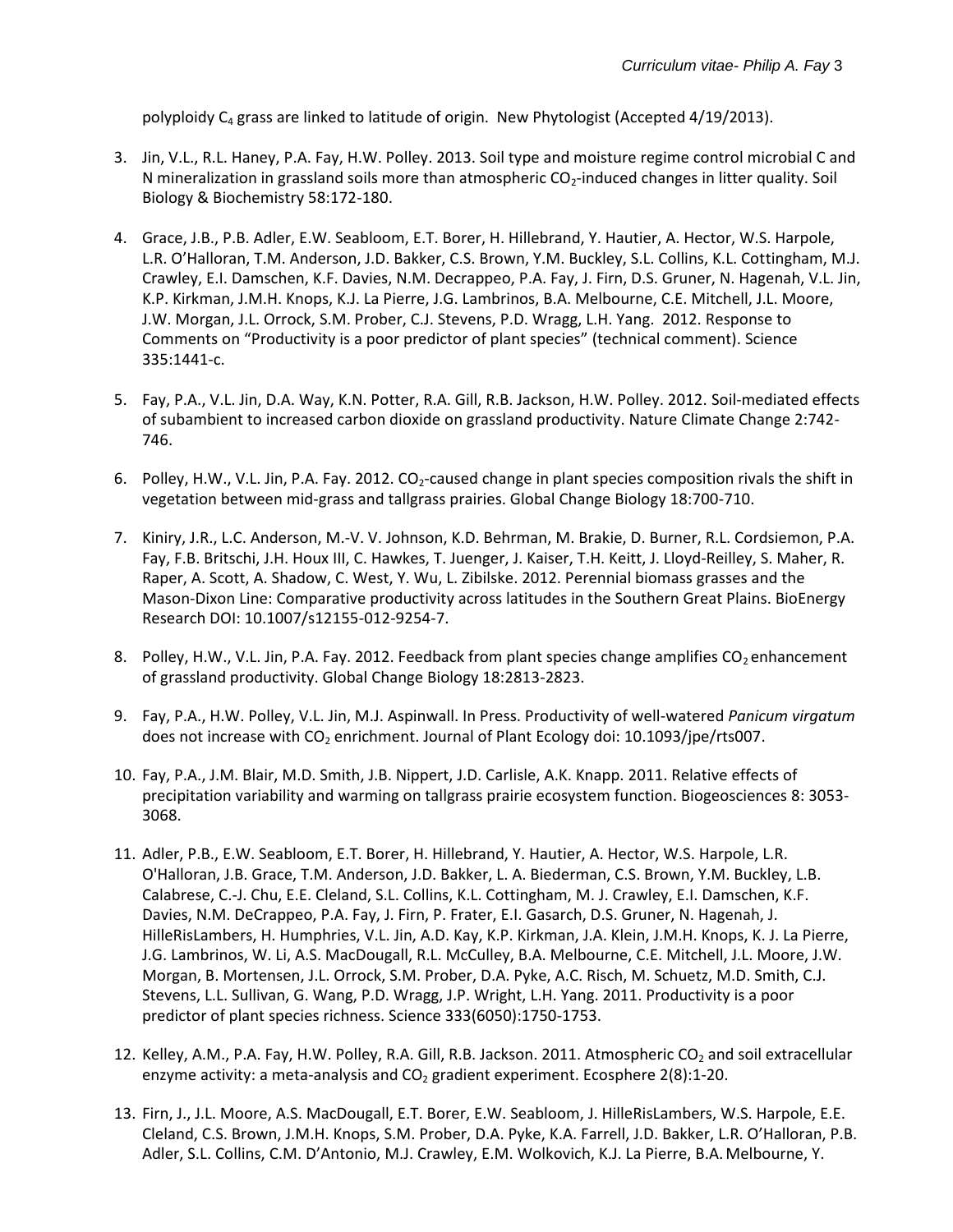Hautier, J.W. Morgan, A.D.B. Leakey, A. Kay, R. McCulley, K. Davies, C.J. Stevens, C.-J. Chu, K.D. Holl, J.A. Klein, P.A. Fay, N. Hagenah, K.P. Kirkman, Y.M. Buckley. 2011. Abundance of introduced species at home predicts abundance away in temperate grasslands. Ecology Letters 14:274-281.

- 14. Izaurralde, R.C., J.A. Morgan, A.M. Thompson, P.A. Fay, H.W. Polley, J.L. Hatfield. 2011. Climate impacts on agriculture: Implications for forage and rangeland production. Agronomy Journal 103:371- 381.
- 15. Manzoni, S., G. Vico, G. Katul, P.A. Fay, H.W. Polley, S. Palmroth, A. Porporato. 2011. Optimizing stomatal conductance for maximum carbon gain under water stress: A meta-analysis across plant functional types and climates. Functional Ecology doi:10.1111/j.1365-2435.2010.01822.x.
- 16. Manzoni, S., G. Katul, P.A. Fay, H.W. Polley, A. Porporato. 2011. Modeling the vegetation-atmosphere carbon dioxide and water vapor interactions along a controlled  $CO<sub>2</sub>$  gradient. Ecological Modeling 222:653-665.
- 17. Polley, H.W., J.A. Morgan, P.A. Fay. 2011. Application of a conceptual framework to assess variability in rangeland responses to atmospheric CO2 enrichment. Journal of Agricultural Science 149:1-14.
- 18. Johnson, M.-V.V., J.R. Kiniry, H. Sanchez, H.W. Polley and P.A. Fay. 2010. Comparing biomass yields of low-input high diversity communities with managed monocultures across the central United States. Bioenergy Research 3(4): 353-361.
- 19. Polley, H.W., P.A. Fay, V.L. Jin, G.F. Combs. 2010. CO2 enrichment increases element concentrations in grass mixtures by changing species abundances. Plant Ecology doi:10.1007/s11258-010-9874-y.
- 20. Travers, S.E., Z. Tang, D. Caragea, K.A. Garrett, S.H. Hulbert, J.E. Leach, J. Bai, A. Saleh, A.K. Knapp, P.A. Fay, J. Nippert, P.S. Schnable and M.D. Smith. 2010. Variation in gene expression of *Andropogon gerardii* in response to altered environmental conditions associated with climate change. Journal of Ecology 98(2): 374-383.
- 21. Yang, Y., J. Fang, P.A. Fay, J.E. Bell and C. Ji. 2010. Rain use efficiency across a precipitation gradient on the Tibetan Plateau. Geophysical Research Letters 37:L15702 doi:10.1029/2010GL043920.
- 22. Fay, P.A. 2009. Invited Commentary: Precipitation variability and primary productivity in waterlimited systems: how plants 'leverage' precipitation to 'finance' growth. New Phytologist 181: 5-8.
- 23. Fay, P.A., A.M. Kelley, A.C. Procter, V.L. Jin, R.B. Jackson, H.B. Johnson, H.W. Polley. 2009. Primary productivity and water balance of grassland vegetation on three soils in a continuous  $CO<sub>2</sub>$  gradient: Initial results from the Lysimeter  $CO<sub>2</sub>$  Gradient Experiment. Ecosystems 12:699-714 doi: 10.1016/j.actao.2009.06.007.
- 24. Fay, P.A., M.J. Schultz. 2009. Germination, survival, and growth of grass and forb seedlings as affected by soil moisture variability. Acta Oecologia 35: 679-684 doi: 10.1016/j.actao.2009.06.007
- 25. Nippert, J.B., P.A. Fay, J.D. Carlisle, A.K. Knapp, M.D. Smith. 2009. Ecophysiological responses to two dominant grasses to altered temperature and precipitation regimes. Acta Oecologia 35: 400-408.
- 26. Wilkinson, M., R.K. Monson, N. Trahan, S. Lee, E. Brown, R.B. Jackson, H.W. Polley, P.A. Fay, R. Fall. 2009. Leaf Isoprene emission rate as a function of atmospheric  $CO<sub>2</sub>$  concentration. Global Change Biology 15:1189-1200.
- 27. Knapp, A.K., C. Beier, D.D. Briske, A.T. Classen, Y. Luo, M. Reichstein, M.D. Smith, S.D. Smith, J.E. Bell, P.A. Fay, J.L. Heisler, S.W. Leavitt, R. Sherry, B. Smith and E. Weng. 2008. Consequences of more extreme precipitation regimes for terrestrial ecosystems. Bioscience 58(9): 811-821.
- 28. Fay, P.A., D.M. Kaufman, J.B. Nippert, J.D. Carlisle, C.W. Harper. 2008. Changes in grassland ecosystem function due to extreme precipitation events: Implications for responses to climate change. Global Change Biology, 14: 1600-1608.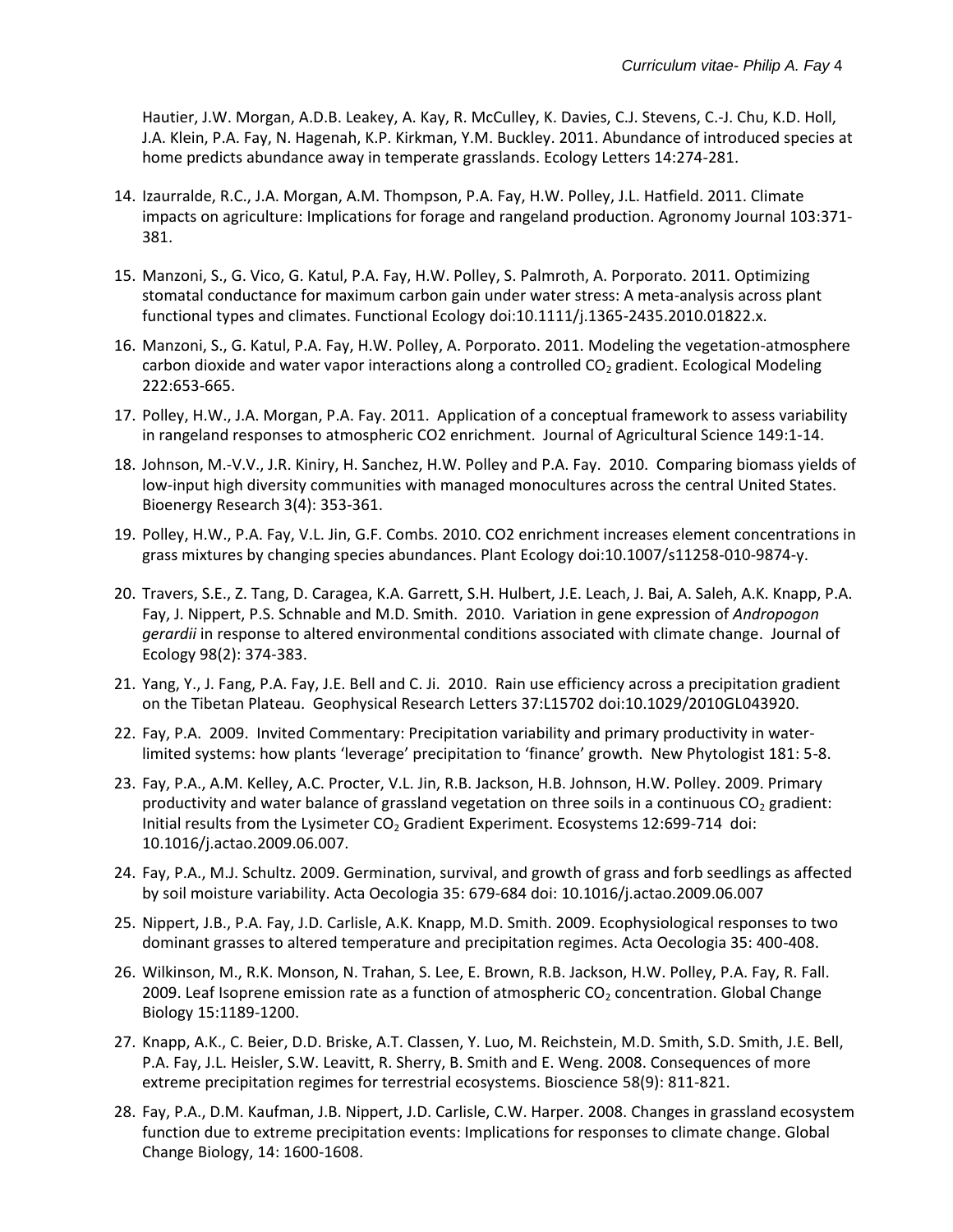- 29. Polley, H.W., H.B. Johnson, P.A. Fay, J. Sanabria. 2008. Initial response of evapotranspiration from tallgrass prairie vegetation to CO2 at subambient to elevated concentrations. Functional Ecology 22: 163-171.
- 30. Nippert, J.B., P.A. Fay, A.K. Knapp. 2007. Photosynthetic traits in C3 and C4 grassland species: responses in microcosm vs. field environments. Environmental and Experimental Botany 60(3): 412- 420.
- 31. Travers, S.E., M.D. Smith, J. Bai, S.H. Hulbert, J.E. Leach, P.S. Schnable, A.K. Knapp, G.A. Milliken, P.A. Fay, A. Saleh, K.A. Garrett. 2007. Ecological genomics: making the leap from model systems in the lab to native populations in the field. Frontiers in Ecology and the Environment 5(1): 19-24.
- 32. Porporato, A., G. Vico, P.A. Fay. 2006. Superstatistics of hydro-climatic fluctuations and interannual ecosystem productivity. Geophysical Research Letters 33: L15402.
- 33. Fay, P.A., H.L. Throop. 2005. Branching responses in Silphium integrifolium (Asteraceae) following mechanical or gall damage to apical meristems and neighbor removal. American Journal of Botany 92: 954-959.
- 34. Harper, C.W., J.M. Blair, P.A. Fay, A.K. Knapp, J.D. Carlisle. 2005. Increased rainfall variability and reduced rainfall amount decreases soil CO2 flux in a grassland ecosystem. Global Change Biology 11: 322-334.
- 35. Huxman, T.E., M.D. Smith, P.A. Fay, A.K. Knapp, M.R. Shaw, M.E. Loik, S.D. Smith, D.T. Tissue, J.C. Zak, J.F. Weltzin, W.T. Pockman, O.E. Sala, B. Haddad, J. Harte, G.W. Koch, S. Schwinning, E.E. Small, and D.G. Williams. 2004. Convergence across biomes to a common rain-use efficiency. Nature 429: 651- 654.
- 36. Goodin, D.G., P.A. Fay, M.M. McHugh. 2003. Climate variability at a tallgrass prairie site at multiple time scales: Konza Prairie Biological Station. Pp 411-423 In: D. Greenland et al., eds, Climatic Variability and Ecosystem Response. New York, Oxford University Press.
- 37. Fay, P.A. Insect diversity in two burned and grazed grasslands. 2003. Environmental Entomology 32: 1099-1104.
- 38. Fay, P.A., J.D. Carlisle, A.K. Knapp, J.M. Blair, S.L. Collins. 2003. Productivity responses to altered rainfall patterns in C4 dominated grasslands. Oecologia 137: 245-251.
- 39. Fay, P.A., A.K. Knapp, J.M. Blair, J.D. Carlisle, B.T. Danner, J.K. McCarron. 2003. Precipitation and terrestrial ecosystems: mesic grassland case study. Pp 147-163 In: Precipitation Impacts on Terrestrial Ecosystems, J. Weltzin and G. McPherson, editors. University of Arizona Press.
- 40. Quist, M.C., P.A. Fay, C.S. Guy, A.K. Knapp, B.N. Rubenstein. 2003. Military training effects on terrestrial and aquatic communities on a grassland military installation. Ecological Applications 13:432- 442.
- 41. Weltzin, J.F., M.E. Loik, S. Schwinning, D.G. Williams, P.A. Fay, B. Haddad, J. Harte, T.E. Huxman, A.K. Knapp, G. Lin, W.T. Pockman, M.R. Shaw, E.E. Small, M.D. Smith, S.D. Smith, D.T. Tissue, J.C. Zak. 2003. Assessing the response of terrestrial ecosystems to potential changes in precipitation. Bioscience 53:941-952.
- 42. Fay, P.A., J.D. Carlisle, B.T. Danner, M.S. Lett, J.K. McCarron, C. Stewart, A.K. Knapp, J.M. Blair, S.L. Collins. 2002. Altered rainfall patterns, gas exchange, and growth in grasses and forbs. International Journal of Plant Sciences 163: 549-557.
- 43. Goodin, D.G., P.A. Fay, M.J. McHugh. 2002. Climate variability at multiple time scales: implications for productivity in tallgrass prairie. Proceedings fo the 15th Conference on Biometeorology and Aerobiology, American Meteorological Society, pp 312-316.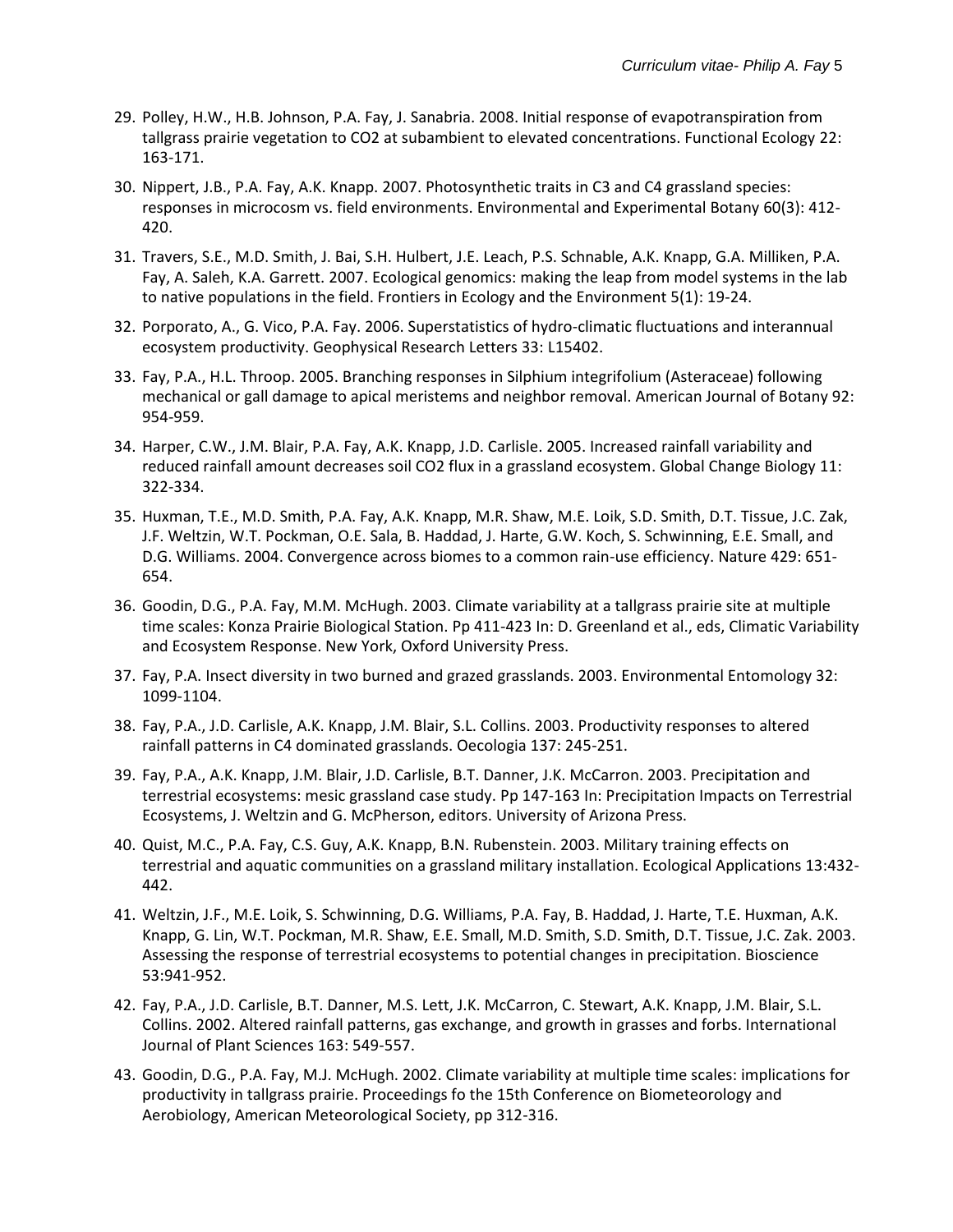- 44. Knapp, A.K., P.A. Fay, J.M. Blair, S.L. Collins, M.D. Smith, J.D. Carlisle, C.W. Harper, B.T. Danner, M.S. Lett and J.K. McCarron. 2002. Rainfall variability, carbon cycling and plant species diversity in a mesic grassland. Science 298: 2202-2205.
- 45. Fay, P.A., J.D. Carlisle, A.K. Knapp, J.M. Blair, S.L. Collins. 2000. Altering rainfall timing and quantity in a mesic grassland ecosystem: design and performance of rainfall manipulation shelters. Ecosystems 3: 308-319.
- 46. Throop, H.L., P.A. Fay. 1999. Effects of fire, browsers, and gallers on New Jersey Tea (Ceanothus herbaceous) growth and reproduction. The American Midland Naturalist 141: 51-58.
- 47. Fay, P.A., A.K. Knapp. 1998. Responses to short-term shade in soybean leaves: Effects of leaf position and drought stress. International Journal of Plant Sciences 159: 805-811.
- 48. Hartnett, D.C., P.A. Fay. 1998. Plant Populations: Patterns and Processes. pp 81-100 In: Grassland dynamics: Long-term ecological research in tallgrass prairie. A.K. Knapp, J.M. Briggs, S.L. Collins, editors. Oxford University Press.
- 49. Kaufman, D.W., P.A. Fay, G.A. Kaufman, J.L. Zimmerman. 1998. Diversity of Terrestrial Macrofauna. pp 101-112 In: Grassland dynamics: Long-term ecological research in tallgrass prairie. A.K. Knapp, J.M. Briggs, S.L. Collins, editors. Oxford University Press.
- 50. Kaufman, D.W., G.A. Kaufman, P.A. Fay, J.L. Zimmerman, E.W. Evans. 1998. Animal Populations and Communities. pp 113-139 In: Grassland dynamics: Long-term ecological research in tallgrass prairie. A.K. Knapp, J.M. Briggs, S.L. Collins, editors. Oxford University Press.
- 51. Knapp, A.K., P.A. Fay. 1997. Plant strategies for coping with variable light regimes. In: Mechanisms of environmental stress resistance in plants. A.S. Basra, R.K. Basra, eds, Harwood Academic Publishers, Amsterdam.
- 52. Fay, P.A., R.W. Preszler, T.G. Whitham. 1996. The functional resource for a galling adelgid. Oecologia 105: 199-204.
- 53. Fay, P.A., A.K. Knapp. 1996. Photosynthetic and stomatal responses to light in a cool season and a warm season prairie forb. International Journal of Plant Sciences 157: 303-308.
- 54. Fay, P.A., D.C. Hartnett, A.K. Knapp. 1996. Plant tolerance of gall-insect attack and gall-insect performance. Ecology 77: 521-534.
- 55. Fay, P.A., A.K. Knapp. 1995. Stomatal and photosynthetic responses to shade in sorghum, soybean, and eastern gamagrass. Physiologia Plantarum 94: 613-620.
- 56. Fay, P.A., R.J. Samenus, Jr. 1993. Gall wasp (Hymenoptera:Cynipidae) mortality in a spring tallgrass prairie fire. Environmental Entomology 22: 1333-1337.
- 57. Fay, P.A., A.K. Knapp. 1993. Photosynthetic and stomatal responses of Avena sativa to a variable light environment. American Journal of Botany 80: 1369-1373.
- 58. Fay, P.A., D.C. Hartnett, A.K. Knapp. 1993. Increased photosynthesis and water potential in Silphium integrifolium galled by cynipid wasps. Oecologia 93: 114-120.
- 59. Fay, P.A., D.C. Hartnett. 1991. Constraints on growth and allocation patterns of Silphium integrifolium (Asteraceae) caused by a cynipid gall wasp. Oecologia 88: 243-250.
- 60. Fay, P.A., T.G. Whitham. 1990. Within-plant distribution of a galling adelgid (Homoptera:Adelgidae): the consequences of conflicting survivorship, growth, and reproduction. Ecological Entomology 15: 245-254.
- 61. Reichman, O.J., P.A. Fay. 1983. Comparison of the diets of a caching and a non-caching rodent. American Naturalist 122: 576-581.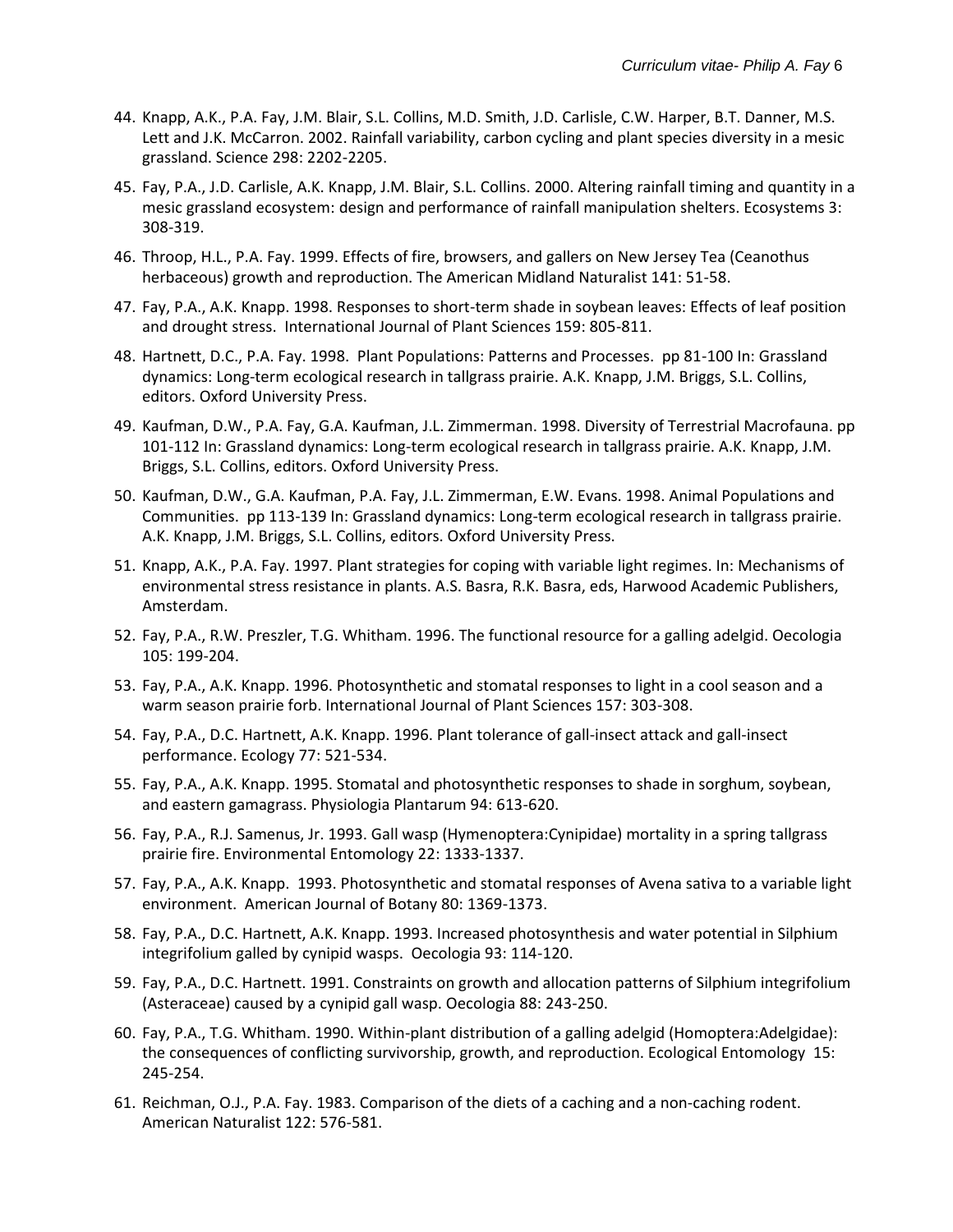#### **Abstracts and Presentations**(since 1999)

Meckel, H., S. Schwinning, P.A. Fay. 2012. Mechanisms of competitive suppression of native grasses by johnsongrass.  $97<sup>th</sup>$  Annual Meeting, Ecological Society of America (ESA), August 5-10, 2012, Portland, OR.

Fay, P.A., H.W. Polley, J.A. Morgan, D.R. Lecain, B.A. Newingham, R.S. Nowak, S.D. Smith. 2012. Atmospheric  $CO<sub>2</sub>$  effects on productivity: feedbacks from soil moisture and species change in mesic, semiarid, and arid systems. Geophysical Research Abstracts, European Geosciences Union, April 22-27, 2012, Vienna, Austria.

Fay, P.A., V.L. Jin, R.B. Jackson, R.A. Gill, D. Way, H.W. Polley. 2011. Nonlinear and threshold responses of grassland productivity and species composition to increased  $CO<sub>2</sub>$  vary with soil type. EOS Trans. AGU, Fall Meeting, December 5-9, 2011, San Francisco, CA.

Fay, P.A., H.W. Polley. 2011. Resource limitation of ANPP responses to increased CO2 differs among soils. Grasslands in a Global Context International Symposium, September 12-14, 2011, Kansas State University, Manhattan, KS.

Fay, P.A., H.W. Polley, V.L. Jin, R.A. Gill, R.B. Jackson, D. Way. 2011. Rising atmospheric CO<sub>2</sub> effects on productivity and plant composition differs among soils in southern plains tallgrass prairie. 96<sup>th</sup> Annual Meeting, Ecological Society of America (ESA), August 7-12, 2011, Austin, TX.

Blair, J.M., P.A. Fay, A.K. Knapp, M.D. Smith, S.L. Collins. 2010. Assessing the impacts of altered rainfall timing and warming in a mesic grassland ecosystem. 95<sup>th</sup> Annual Meeting, Ecological Society of America (ESA), August 1-6, 2010, Pittsburgh, PA.

Gill, R.A., V.L.Jin, P.A. Fay, H.W. Polley, A. Kelley, R.B. Jackson. 2010. The sensitivity of nutrient availability to changes in atmospheric CO<sub>2</sub> as influenced by soil type. 95<sup>th</sup> Annual Meeting, Ecological Society of America (ESA), August 1-6, 2010, Pittsburgh, PA.

Heisler-White, J., J. Morgan, W. Parton, J. Blair, N. Chiariello, J. Dukes, P. Fay, C. Field, S. Hoeppner, M. Hovenden, A. Knapp, Y. Luo, S. Niu, E. Pendall, V. Suseela, S. Wang. 2010. Modeled effects of warming on ecosystem carbon and water dynamics along a moisture gradient. 95<sup>th</sup> Annual Meeting, Ecological Society of America (ESA), August 1-6, 2010, Pittsburgh, PA.

Kelley, A.M., A.C. Procter, R.A. Gill, P.A. Fay, H.W. Polley, R.B. Jackson. 2010. Soil microbial responses to a subambient to elevated gradient of atmospheric  $CO_2$ .  $95<sup>th</sup>$  Annual Meeting, Ecological Society of America (ESA), August 1-6, 2010, Pittsburgh, PA.

Procter, A.C., P.A. Fay, R.A. Gill, H.W. Polley, R.B. Jackson. 2010. Soil type determines response of soil microbial activity to an atmospheric CO<sub>2</sub> gradient. 95<sup>th</sup> Annual Meeting, Ecological Society of America (ESA), August 1-6, 2010, Pittsburgh, PA.

Jin, V.L., R.L. Haney, P.A. Fay, H.W. Polley. 2009. Soil moisture regime and soil type affect the decomposition of graminoid litter grown under three levels of atmospheric CO<sub>2</sub>. 94<sup>th</sup> Annual Meeting, Ecological Society of America (ESA), August 2-7, 2009, Albuquerque, NM.

Fay, P.A., H.W. Polley, V.L. Jin. 2008. Aboveground net primary productivity and rainfall use efficiency of grassland on three soils after two years of exposure to a subambient to superambient  $CO<sub>2</sub>$  gradient. EOS Trans. AGU, 89(53), Fall Meet. Suppl., December 15-19 2008, San Francisco, CA.

Fay, P., Polley, W., Wilsey, B., Tiner, K., Jin, V. 2008. Plant composition and the effects of temperature, soil moisture, and aboveground biomass on soil respiration in grassland. Geophysical Research Abstracts, European Geosciences Union, April 13-18, 2008, Vienna, Austria.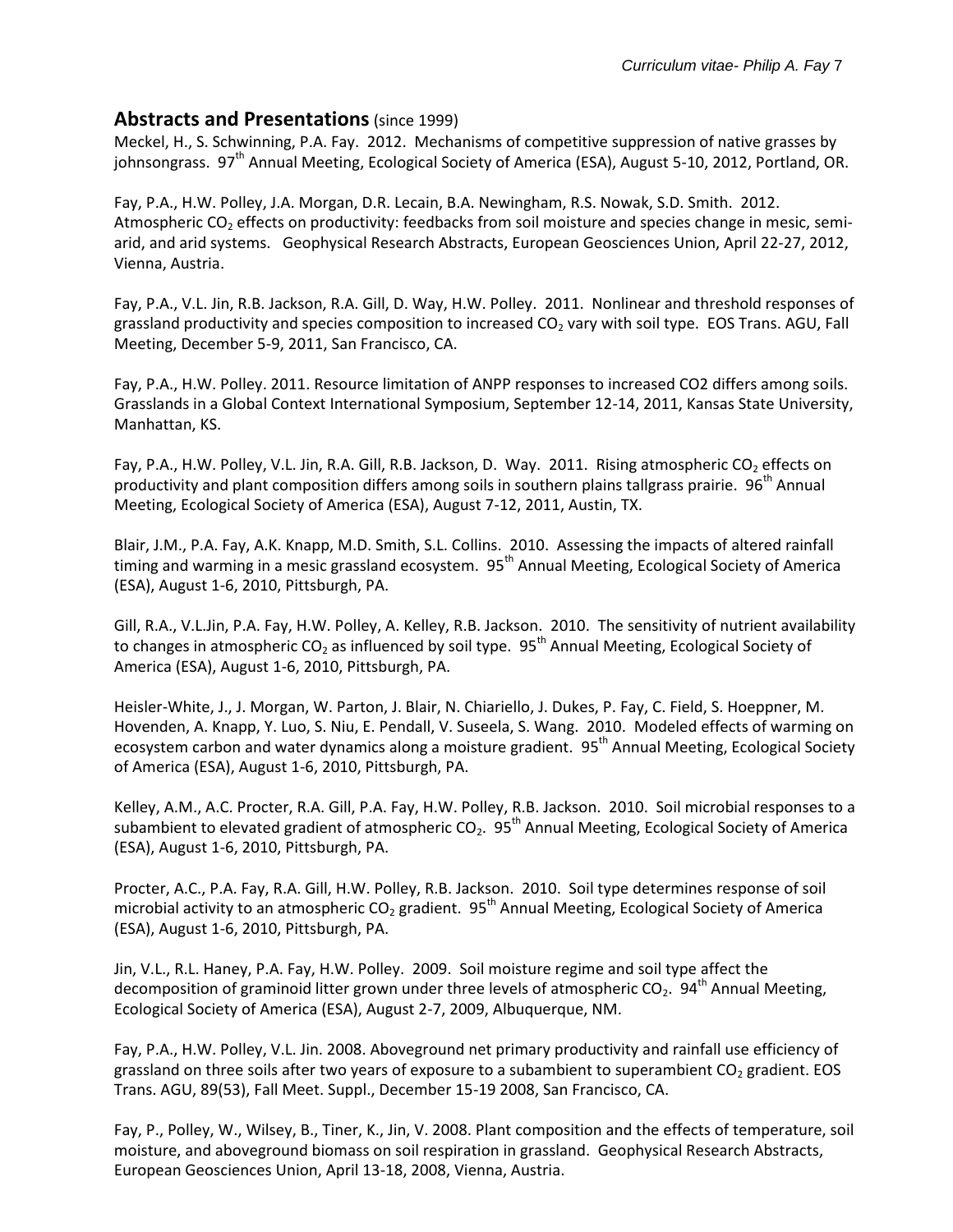Manzoni, S., P. Fay, G. Katul, W. Polley, A. Porporato. 2008. Modeling plant-atmosphere carbon and water fluxes along a  $CO<sub>2</sub>$  gradient. EOS Trans. AGU, 89(53), Fall Meet. Suppl., December 15-19 2008, San Francisco, CA.

Jin, V.L., Fay, P.A., Polley, H.W., Jackson, R.B., Gill, G.R. 2008. Soil-specific C and N responses to changing atmospheric  $CO<sub>2</sub>$  concentrations in a mesic grassland ecosystem. Proceedings of the Ecological Society of America, August 3-8, 2008, Milwaukee, WI.

Kelley, A., Fay, P.A., Jin, V.L., Polley, H.W., Jackson, R.B. 2008. Interaction of soil type and carbon dioxide concentration in grassland soil pore water nitrogen concentrations. Proceedings of the Ecological Society of America, August 3-8, 2008, Milwaukee, WI.

Procter, A., Kelley, A., Fay, P.A., Jin, V.L., Polley, H.W., Jackson, R.B. 2008. Soil type interacts with soil respiration in prairie exposed to a gradient  $CO<sub>2</sub>$ . Proceedings of the Ecological Society of America, August 3-8, 2008, Milwaukee, WI.

Jin, V.L., P.A. Fay, W.H. Polley, H.B. Johnson, C.S. Romanek. 2008. Changes in pedogenic carbonate accumulation under altered atmospheric  $CO<sub>2</sub>$  in a mesic calcareous grassland. EOS Trans. AGU, 89(53), Fall Meet. Suppl., December 15-19 2008, San Francisco, CA.

Polley, H.W., Fay, P.A. 2008. Change is in the air: impacts of the historical and predicted increase in atmospheric CO<sub>2</sub> on pasture and prairie. Proceedings of the Society for Range Management, January 26-31, 2008, Louisville, KY.

Polley, H.W., H.B. Johnson, P.A. Fay. 2007. Response of evapotranspiration from tallgrass prairie vegetation to  $CO_2$  at subambient to elevated concentrations.  $92^{nd}$  Annual Meeting, Ecological Society of America (ESA), August 5-10, 2007, San Jose, CA.

Blair, J.M., P.A. Fay, A.K. Knapp, M.D. Smith, J.D. Carlisle. 2007. Interactive effects of warming and altered rainfall timing on ecosystem processes in tallgrass prairie. 92<sup>nd</sup> Annual Meeting, Ecological Society of America (ESA), August 5-10, 2007, San Jose, CA.

Fay, P.A. 2007. Photosynthetic water use efficiency and biomass of *Sorghastrum nutans* (C<sub>4</sub>) and *Solidago canadensis* (C<sub>3</sub>) in three soils along a CO<sub>2</sub> concentration gradient. 92<sup>nd</sup> Annual Meeting, Ecological Society of America (ESA), August 5-10, 2007, San Jose, CA.

Fay, P.A., D. Hui, A. Procter, V.L. Jin, H.B. Johnson, H.W. Polley, R.B. Jackson. 2007. Photosynthetic water use efficiency and biomass of *Sorghastrum nutans* (C<sub>4</sub>) and *Solidago Canadensis* (C<sub>3</sub>) in three soils along a CO2 concentration gradient. European Geosciences Union General Assembly, April 15-20, 2007, Vienna, Austria.

Fay, P.A., D. Hui, A. Procter, H.B. Johnson, H.W. Polley. 2006. Photosynthetic water use efficiency in *Sorghastrum nutans* (C<sub>4</sub>) and *Solidago Canadensis* (C<sub>3</sub>) in three soils along a CO<sub>2</sub> concentration gradient. EOS Trans. AGU, 87(52), Fall Meet. Suppl., December 11-15 2006, San Francisco, CA.

Hui, D., P.A. Fay, A. Procter, H.B. Johnson, H.W. Polley, R.B. Jackson. 2006. Response of soil respiration to a subambient to elevated CO<sub>2</sub> gradient in grassland ecosystems. EOS Trans. AGU, 87(52), Fall Meet. Suppl., December 11-15 2006, San Francisco, CA.

Smith, M., S. Travers, K. Garrett, J. Bai, S. Hulbert, A. Knapp, J. Leach, P.A. Fay. 2006. Ecological genomics: making the leap from model systems in the lab to native populations in the field. 91<sup>st</sup> Annual Meeting, Ecological Society of America (ESA), August 6-11, 2006, Memphis, TN.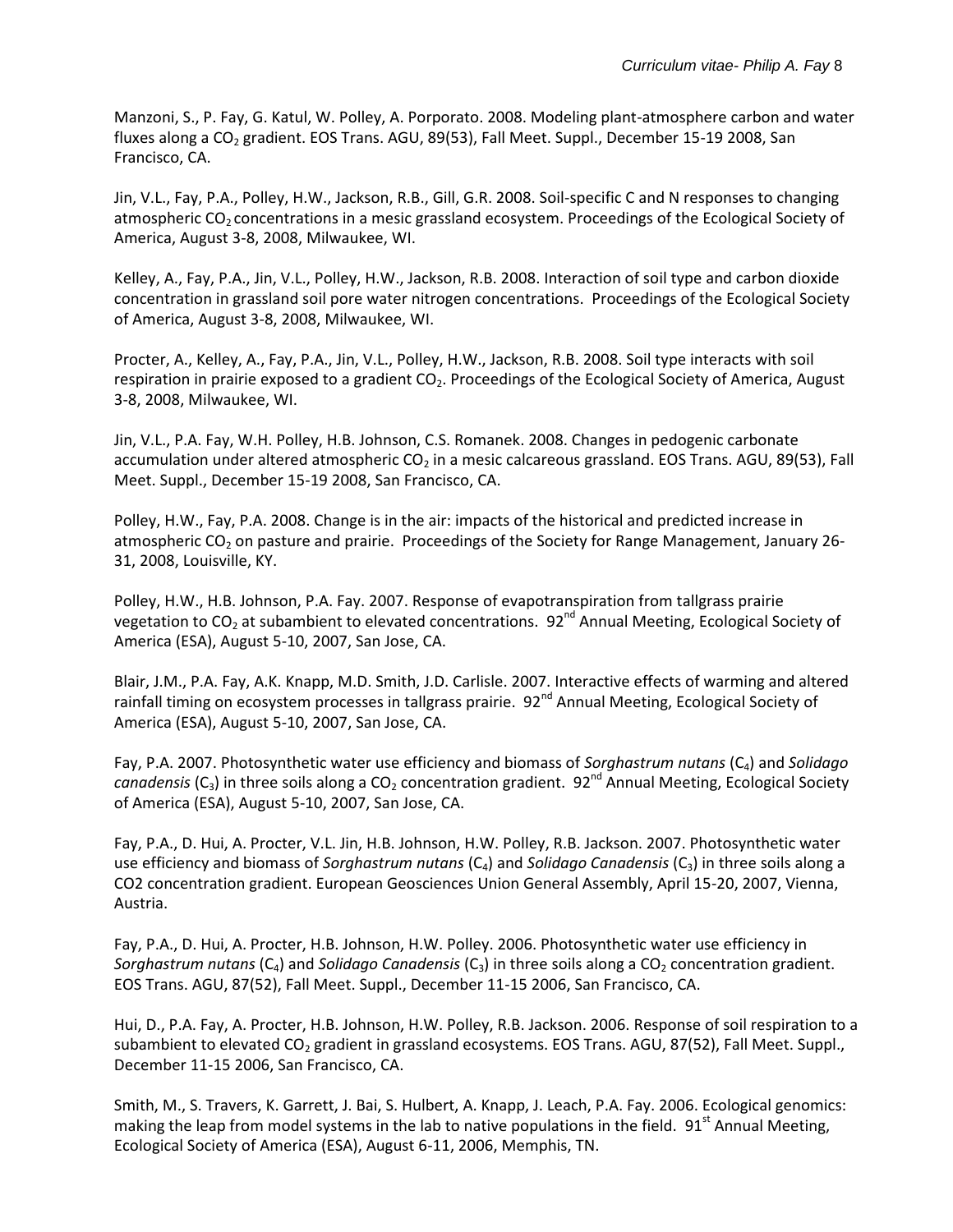Fay, P.A., D.M. Kaufman, J.B. Nippert, J.M. Blair, S.L. Collins, A.K. Knapp, M.D. Smith, J.D. Carlisle. 2006. Ecosystem response to rainfall variability and warming in a mesic grassland. European Geosciences Union General Assembly, April 2-7, 2006, Vienna, Austria.

Collins, S.L., L. Calabrese, M.D. Smith, P.A. Fay. 2005. Climate drivers and rate of change in mesic and arid grasslands. 90<sup>th</sup> Annual Meeting, Ecological Society of America, Montreal, Quebec, Canada.

Fay, P.A., M.D. Smith, S.E. Travers, J.B. Nippert, J.M. Blair, S.L. Collins, A.K. Knapp, J.F. Bai, K.A. Garrett, S.H. Hulbert, J.E. Leach. 2005. Ecological responses to precipitation quantity and frequency in grasslands: Pattern and process from the gene to the ecosystem. 90<sup>th</sup> Annual Meeting, Ecological Society of America, Montreal, Quebec, Canada.

Kaufman, D.M., C.W. Harper, J.B. Nippert, P.A. Fay, J.M. Blair. 2005. Ecosystem responses to rain-event quantity, interval, and event size in model grassland assemblages. $90<sup>th</sup>$  Annual Meeting, Ecological Society of America, Montreal, Quebec, Canada.

Fay, P.A., D.M. Kaufman, J.M. Blair, S.L. Collins, A.K. Knapp, M.D. Smith, J.B. Nippert, C.W. Harper. 2005. Rainfall variability and ecosystem response in a mesic grassland. European Geosciences Union General Assembly, April 24 – 29 2005, Vienna, Austria. Geophysical Research Abstracts 7: 11155.

Knapp, A.K., J.M. Blair, P.A. Fay, M.D. Smith, S.L. Collins, J.M. Briggs. 2005. Long-term responses of a mesic grassland to manipulation of rainfall quantity and pattern. 20<sup>th</sup> International Grassland Congress, June 26 – July 1, 2005, Dublin, Ireland.

Smith, M.D., J.F. Bai, J.M. Blair, P.A. Fay, K.A. Garrett, S.H. Hulbert, A.K. Knapp, J.E. Leach, S.E. Travers. 2004. Bridging the divide: Linking genomics to ecosystem responses to climate change. Genes in Ecology, Ecology in Genes Symposium, Kansas Ecological Genomics program, Oct 2-3, Overland Park, KS.

Fay, P.A., J.D. Carlisle, C.W. Harper, M.D. LaRosh, J.B. Nippert, J.M. Blair, A.K. Knapp, S.L. Collins. 2004. Productivity, photosynthesis and soil respiration responses to rainfall and temperature manipulations in tallgrass prairie. 89<sup>th</sup> Annual Meeting, Ecological Society of America, Portland, OR.

Knapp, A.K., J.M. Blair, P.A. Fay, J.B. Nippert, M.D. Smith, J.M. Briggs, S.L. Collins. 2004. Contrasting responses of a mesic grassland to interannual and seasonal precipitation patterns. Invited Symposium: Interannual climate variability: how temporal signatures can drive ecosystem processes. 89<sup>th</sup> Annual Meeting, Ecological Society of America, Portland, OR.

Nippert, J.B., P.A. Fay, A.K. Knapp. 2004. Tallgrass prairie plant species exhibit photosynthetic differences in a non-limiting resource environment. 89<sup>th</sup> Annual Meeting, Ecological Society of America, Portland, OR.

Fay, P.A., A. Joern, J.L. Jonas. 2004. Heterogeneity and diversity in grassland ecosystems: implications for insect diversity. Invited Symposium: Entomology in Prairie Ecosystems. Annual Meeting, North Central Branch, Entomological Society of America, Kansas City, MO.

Nippert, J.B., P.A. Fay, A.K. Knapp. 2003. Tallgrass prairie plant species exhibit photosynthetic differences in a non-limiting resource environment. LTER All Scientist Meeting, Seattle, WA.

McCarron, J.K., K.A. Garrett, P.A. Fay, S.P. Dendy, H.M. Alexander, B.M. Broeckelman. 2003. The effect of altered rainfall patterns on leaf rust severity in Solidago canadensis. 88<sup>th</sup> Annual Meeting, Ecological Society of America, Savannah, GA.

Harper, C., J. Blair, P.A. Fay, A. Knapp, J. Carlisle. 2002. Altered rainfall patters affect soil respiration, nitrogen availability, and decomposition in a tallgrass prairie ecosystem. Proceedings of the 87<sup>th</sup> Annual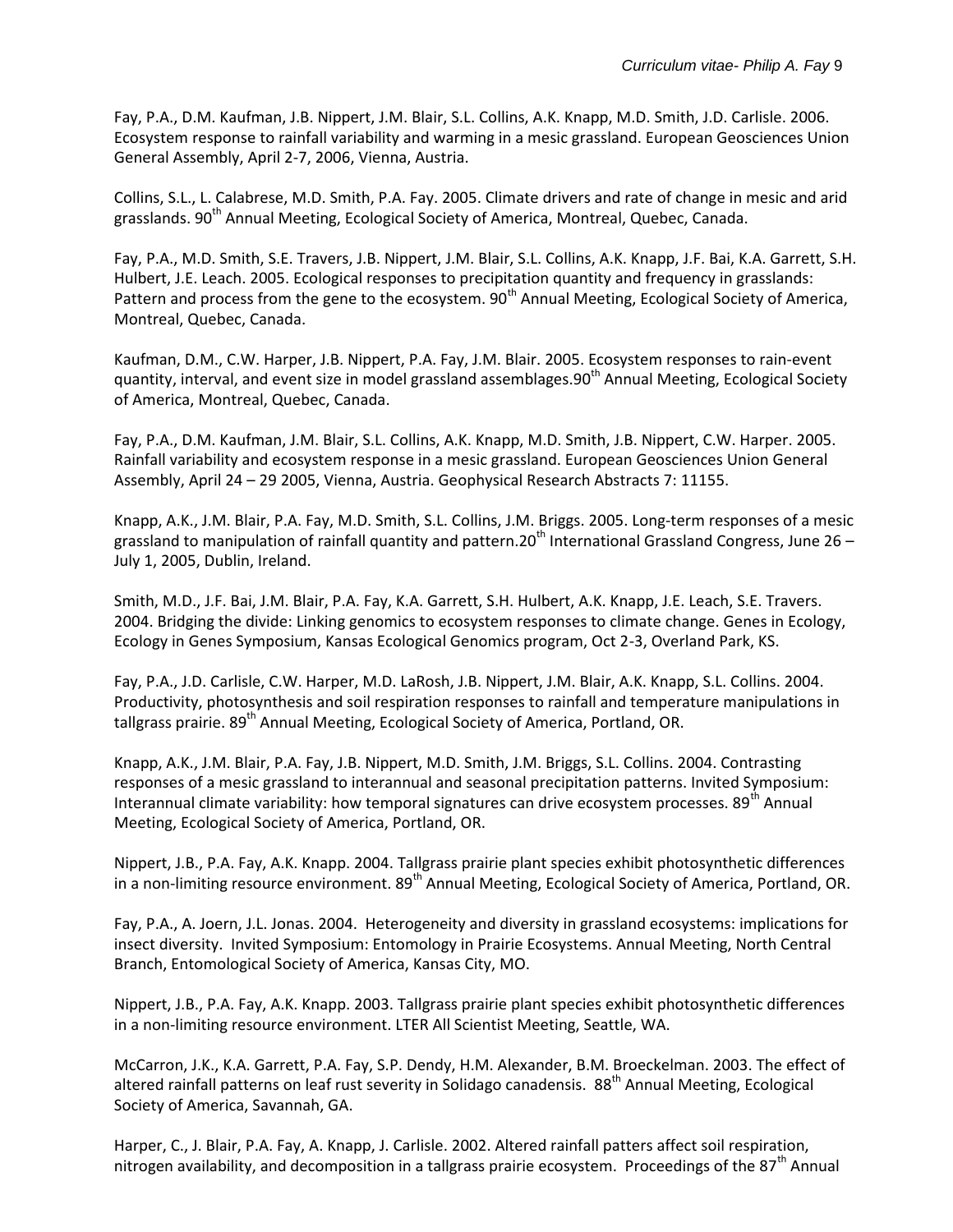Meeting, Ecological Society of America (ESA), August 4-9, 2002, Tucson, AZ.

Fay, P.A.**,** A.K. Knapp, J.M. Blair, S.L. Collins, C.W. Harper. 2001. Rainfall manipulations mirror topography effects on productivity and water relations in tallgrass prairie. 86<sup>th</sup> Annual Meeting, Ecological Society of America, Madison, WI.

Carlisle, J.D., P.A. Fay, A.K. Knapp, J.M. Blair. 2000. Grassland responses to altered rainfall regimes: Mechanisms for productivity and species composition responses to increased inter-rainfall intervals. 85<sup>th</sup> Annual Meeting, Ecological Society of America, Snowbird, UT.

Fay, P.A., J.M. Blair, J.D. Carlisle, A.K. Knapp, M.S. Lett. 2000. Initial plant productivity and species composition responses to lengthened inter-rainfall intervals in a grassland: possible consequences of altered rainfall patterns. 85<sup>th</sup> Annual Meeting, Ecological Society of America, Snowbird, UT.

Quist, M.C., P.A. Fay, C.S. Guy, A.K. Knapp, B.N. Rubenstein, C. Phillips. 2000 The influence of disturbance from military training activities on terrestrial-aquatic linkages in a tallgrass prairie ecosystem.  $65^{th}$  North American Wildlife & Natural Resource Conference, National Military Fish & Wildlife Association, Rosemont, IL.

Fay, P.A., J.D. Carlisle, J.K. Koelliker, J.M. Blair, A.K. Knapp. 1999. The importance of timing: Aboveground net primary productivity in tallgrass prairie depends on when rain falls and on quantity. 84th Annual Meeting, Ecological Society of America, Spokane, WA.

### **External Reviewer Services**

American Journal of Botany, American Midland Naturalist, Austral Ecology, Biotropica, Department of Energy, Ecology, Ecological Applications, Environmental Management, European Journal of Entomology, International Journal of Plant Sciences, National Science Foundation, New Phytologist, Oecologia, Prairie Naturalist, Restoration Ecology, United States Department of Agriculture, National Geographic Society.

## **Invited Seminars (Since 1992)**

Penn State University Department of Crop and Soils, February 2011 University of Texas San Antonio Department of Biology, March, 2010 Texas A&M University Department of Ecosystem Science and Management, October, 2008 Texas State University Department of Biology, May 2007 Texas A&M University Department of Rangeland Ecology and Management, May 2007 Texas State University San Marcos, Department of Biology, May 2007 New Mexico State University Department of Biology, March 2007 University of Texas School of Biological Sciences, January 2007 University of Minnesota Duluth Department of Biology, January 2005 Duke University, Center on Global Change, November 2004 University of Tennessee, Department of Biology, January 2004 USDA-ARS Grassland Soil, and Water Research Laboratory, February 2003 University of Nebraska Lincoln, School of Natural Resource Sciences, October 2002 USDA-ARS United States Water Conservation Laboratory, July 2002 University of Minnesota-Duluth, Department of Biology, March 2002. University of Memphis, Department of Biology, Feburary 2002. Texas Tech University, Department of Biology, January 2002. Portland State University, Department of Biology, January 2002. USDA-ARS Southern Weed Science Research Unit, May 2001. USDA-ARS Eastern Oregon Agricultural Research Center, July 2000. USDA-ARS Grazinglands Research Laboratory, February 2000.